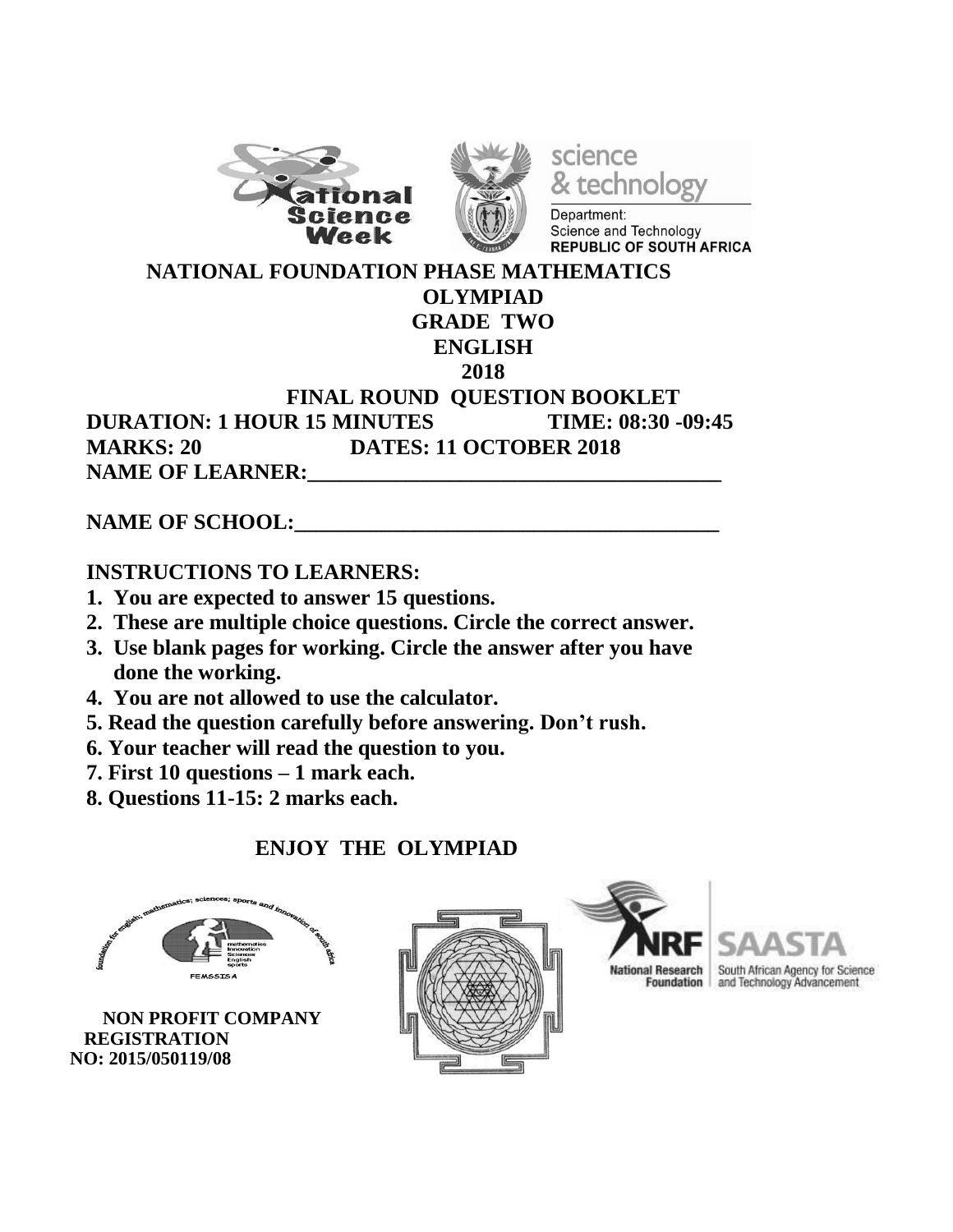**1. Write down the 9 th term of this subtraction sequence:-**

**45; 42; 39; 36; . . .**

**2. Write down the unit's digit of the 23nd number.**

**9; 14; 19; 24; . . .** 

 **3. Lindy counted in 5's as follows:-**

**15; 20; 25; 30; …**

**What position does the number 75 occupy ?** 

**4. Each letter in the following addition problem represents a digit. Find A+B if A and B are digits?**



**5. Find the value of** 

 $\Box$  +  $\Box$  -  $\triangle$  =  $\Box$  -  $\triangle$  + 20

**6. Dean was given R40 less than Rosy. If both were given R220 then how much was given to Dean ?**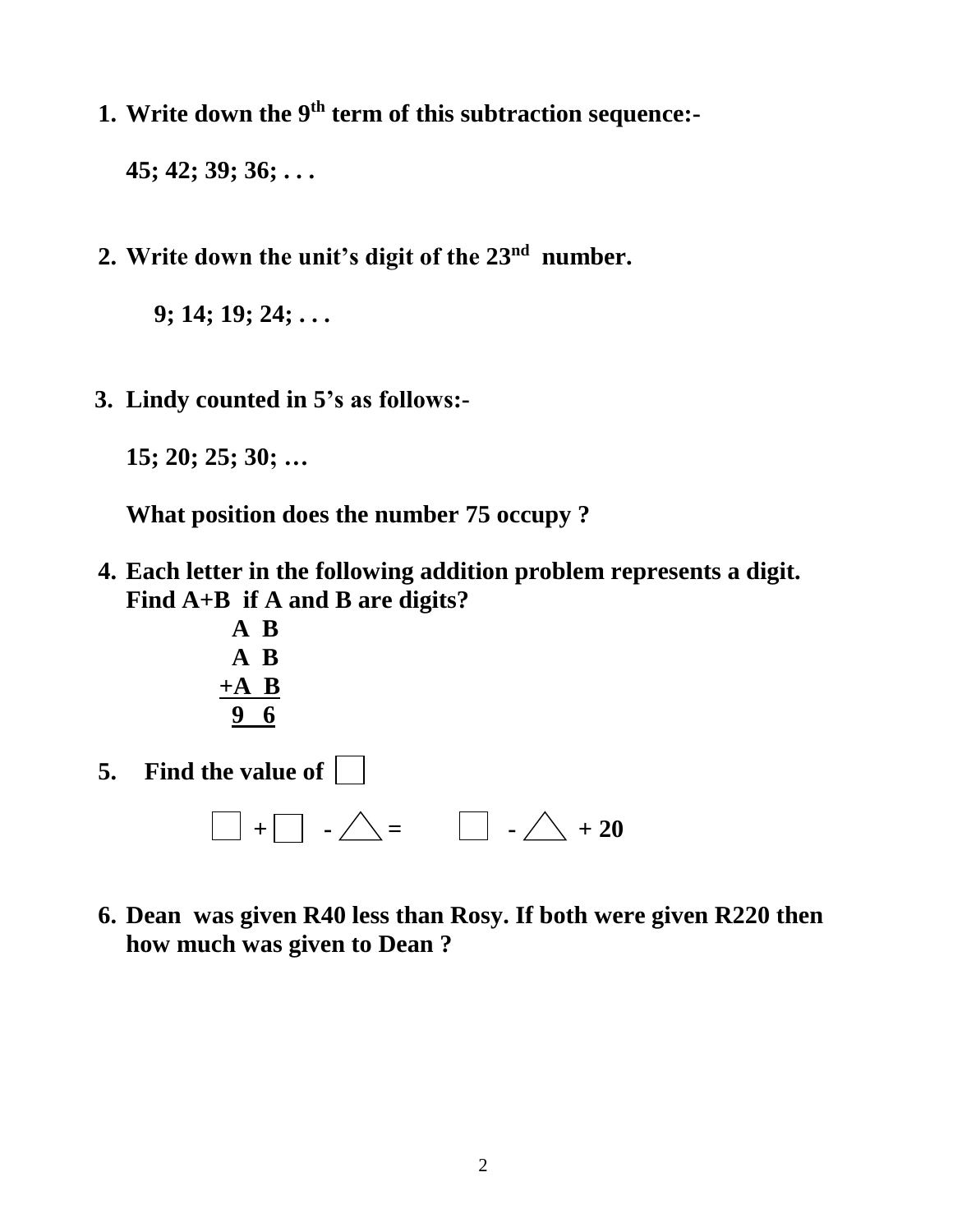**7.** If  $290 + 380 + 330 = 1000$  then without further working write down  **the answer to:-**

**270 + 360 + 310**

**8. How many blocks are there in this stack ?**



 **9. Five different numbers starting from the smallest number 10 are added.**

**What is the sum of the 5 numbers if each number is 5 more than the previous number?**

 **10. Study the following problem. Do you know that # is doing to the two numbers.**

 $3 \# 5 = 4$  **6**  $\# 4 = 5$  $5 \# 9 = 7$   $2 \# 12 = 7$ **Find the value of :- 10 # 12**